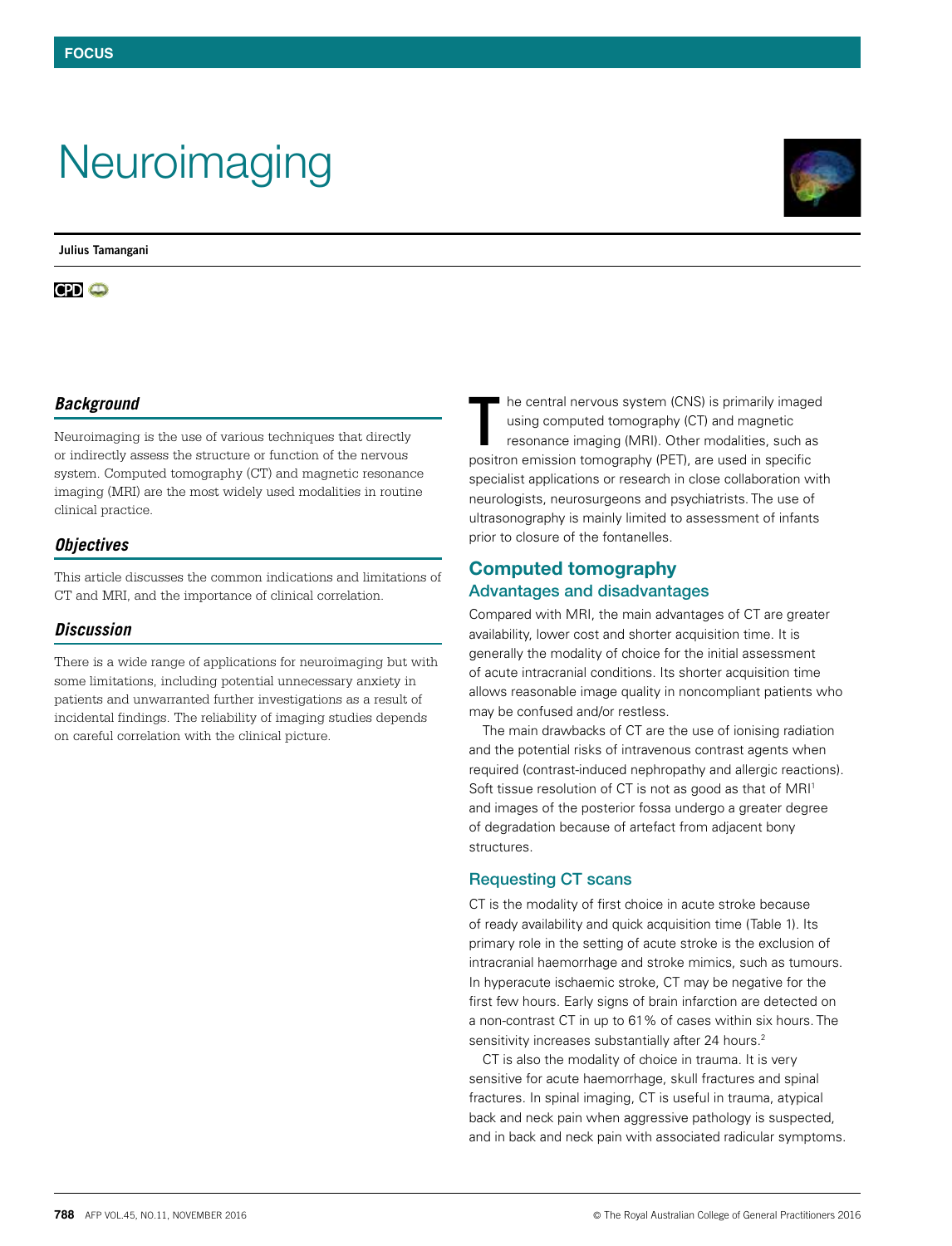#### Table 1. Common indications for computed tomography brain and spine

| <b>Brain</b>                              | <b>Spine</b>                                                                                 |
|-------------------------------------------|----------------------------------------------------------------------------------------------|
| Stroke                                    | Trauma                                                                                       |
| Trauma                                    | Back and neck pain with radicular<br>symptoms                                                |
| Thunderclap headache                      | Back and neck pain with sinister features                                                    |
| Acute headache                            | Spinal infection when magnetic resonance<br>imaging or nuclear medicine are not<br>available |
| Atypical headache                         |                                                                                              |
| Delirium                                  |                                                                                              |
| Coma                                      |                                                                                              |
| Ventriculo-peritoneal<br>shunt assessment |                                                                                              |

### Contrast or non-contrast study

Non-contrast studies of the brain and spine are sufficient for most indications. Diagnosis of common conditions such as cerebral infarction and haemorrhage can be made without intravenous contrast.

A contrast-enhanced CT of the brain is of value in specific situations (eg known CNS tumour, investigation for potential intracranial metastases, CNS infection). In addition, the imaging team may detect an unexpected abnormality on the plain scan at the time of scanning that warrants contrast administration. CT neck and cerebral angiography is a specific contrastenhanced technique that is valuable in the assessment of intracranial and neck vessels. The most common applications are in the assessment of patients with acute stroke who are potentially eligible for thrombolysis or mechanical clot retrieval, assessment of the extracranial carotid arteries in place of Doppler ultrasound or magnetic resonance angiography, and in subarachnoid haemorrhage.

Spinal CT imaging is usually performed without contrast. This is adequate for the assessment of fractures, degenerative disease, acute disc herniation, metastatic lesions, large epidural soft tissue lesions and established infection (eg discitis, osteomyelitis). Spinal cord detail is poor on CT; this is much better assessed with MRI.

#### Contrast and renal dysfunction

In the past decade, a substantial amount of new data has emerged questioning the causal nature of the relationship between intravenous iodinated contrast and clinically significant acute renal dysfunction (contrast-induced nephropathy). New evidence suggests that intravenous contrast is safer than previously thought in patients with mild to moderate renal dysfunction.3

The Royal Australian and New Zealand College of Radiologists (RANZCR) recently changed its guidelines on the administration of intravenous contrast. It has lowered the estimated glomerular filtration rate (eGFR) threshold for which no special precautions are required prior to administration of intravenous contrast. The guidelines also recommend that emergency radiological examinations that require intravenous contrast administration should not be delayed in order to obtain renal function tests prior to the procedure.3 The latter includes tests such as CT angiography and perfusion in the setting of acute stroke. Despite the potentially high doses of intravenous contrast required if both tests are performed as part of an acute stroke workup, it is deemed that in the appropriate clinical setting the benefits outweigh the small risk of acute renal injury.

# **Case 1**

A previously fit and well woman, 28 years of age, presented to her general practitioner (GP) with a one-day history of vertigo and nystagmus. The GP suspected vestibular neuronitis, but wanted to exclude a central cause. Following a phone discussion with the radiologist, the GP decided to investigate the brain with CT because MRI was not readily available.

A plain brain CT showed a 15 mm acute parenchymal haemorrhage of the left middle cerebellar peduncle (Figure 1) with no significant associated oedema or mass effect. In view of the patient's age and the atypical location of the haemorrhage, CT angiography was performed. This showed an arteriovenous malformation that was thought to be supplied by the posterior inferior cerebellar artery and drained by the inferior vermian vein.

The patient remained stable and was transferred to the neurosurgical centre for further management.

# Magnetic resonance imaging Advantages and disadvantages

The main strengths of MRI are its superior soft tissue contrast and lack of ionising radiation. The images are not affected by adjacent bone structures as much as they are with CT, allowing better visualisation of the posterior fossa. MRI provides exquisite detail of the spinal cord that CT cannot approximate. Although CT is better at depicting abnormalities of cortical bone, MRI is better at assessing bone marrow. MRI also finds wider applications in functional imaging.

In contrast to CT, there are numerous available MRI sequences, each emphasising soft tissue contrast in a unique manner. However, only a limited number of sequences are acquired as part of one study. The sequences used will depend on the body part being imaged, the clinical questions/ expected pathology and patient compliance.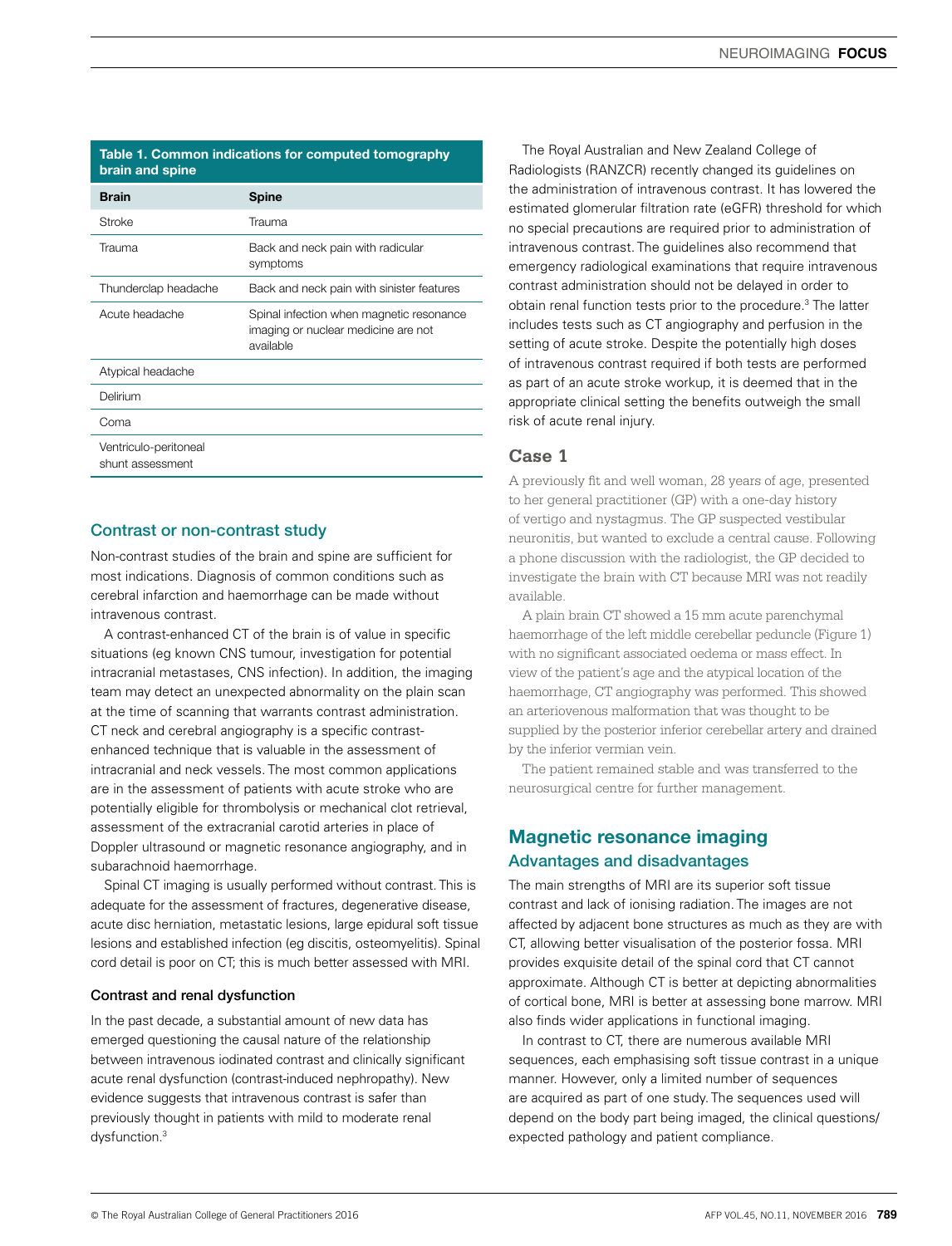The main drawbacks of MRI include limited availability and long acquisition time. The images are thus more prone to movement artefact. Patient claustrophobia is also a greater issue with MRI. Given the use of a strong magnet, metallic surgical implants may either be completely contraindicated or may result in artefact that degrades image quality. Great care is required in monitoring equipment and other objects taken into the scanning room as any ferromagnetic objects may become dangerous projectiles once close to the magnetic field.

A further potential disadvantage of MRI is that its higher sensitivity to pathology may result in higher rates of detecting incidental abnormalities of no clinical significance. This has the potential to generate further patient anxiety<sup>4</sup> and unnecessary follow-up investigations. This is also an issue with CT, but to a lesser degree.

# Requesting MRI

Medicare Benefits Schedule (MBS) requesting rights of GPs were expanded in 2013 to allow the request of MRI studies of the head and cervical spine (as well as of the knee) for specific clinical indications in patients aged 16 years and older. The permissible indications for head MRI are unexplained seizure(s) and chronic headache with suspected intracranial pathology. For cervical spine MRI, the indications are cervical radiculopathy and trauma.<sup>5</sup>



Figure 1. Plain CT brain and CT angiogram demonstrating an AVM *A, B. Axial and coronal plain CT of the brain showing an acute parenchymal haematoma of the left cerebellar peduncle*

*C–E. Axial, coronal and sagittal post-contrast angiography images showing the nidus of an underlying AVM*

*AVM, arteriovenous malformation; CT, computed tomography*

#### Cervical radiculopathy

MRI is of value when conservative treatment has failed and intervention is being considered (spinal steroid injection or surgery). Because cervical degenerative changes are common and often asymptomatic, the reliability of MRI depends on careful correlation with the clinical findings.

#### **Trauma**

In cervical trauma, CT is superior to MRI and plain radiographs in identifying cervical spine fractures and is more readily available. MRI is superior in identifying soft tissue injuries (particularly spinal cord and ligaments). However, the identified abnormalities may not all be clinically significant.

#### Chronic headache

MRI is indicated for persistent/atypical headache or migraine when there is a change of neurological status. In most headache syndromes, there is a lack of evidence to suggest that imaging improves health outcomes. Imaging is thus not indicated in patients with primary headache disorder $6,7$  (eq migraine, tension-type, cluster headaches). In a meta-analysis of multiple studies looking at imaging in patients with migraines and a normal neurological examination, the summary prevalence of significant intracranial abnormalities (eg aneurysm, arteriovenous malformation, tumour) was 0.2% with an upper 95% confidence interval (CI) limit of 0.6%.<sup>8</sup> Potential 'beneficial' alleviation of anxiety from a negative scan was shown to be a non-sustained effect in one study, being present at three months but not maintained after a year.<sup>9</sup>

#### Seizures

MRI is the imaging modality of choice in non-urgent assessment of apparently unprovoked seizures. In emergency situations, CT is recommended because of its accessibility and speed.

#### Other neurological conditions

MRI is the imaging modality of choice for several other neurological conditions, including multiple sclerosis, brain and spinal cord tumours, stroke when the diagnosis is not clear on CT, and dementia.

In suspected cases of dementia, MRI and CT are equally useful in excluding other intracranial pathologies that may cause cognitive impairment (eg tumours, haematomas).10 MRI is more sensitive in detecting changes that can help with dementia subtype diagnosis (eg early subcortical vascular changes, differential regional atrophy patterns in Alzheimer's disease, normal pressure hydrocephalus). However, this requires specialist input for appropriate correlation of clinical and radiological findings as there is often overlap in the clinical and radiological findings of the dementia subtypes. For example, normal pressure hydrocephalus is a relatively rare condition (incidence ranges from 2-20 per million per year),<sup>11</sup> but is often overcalled on imaging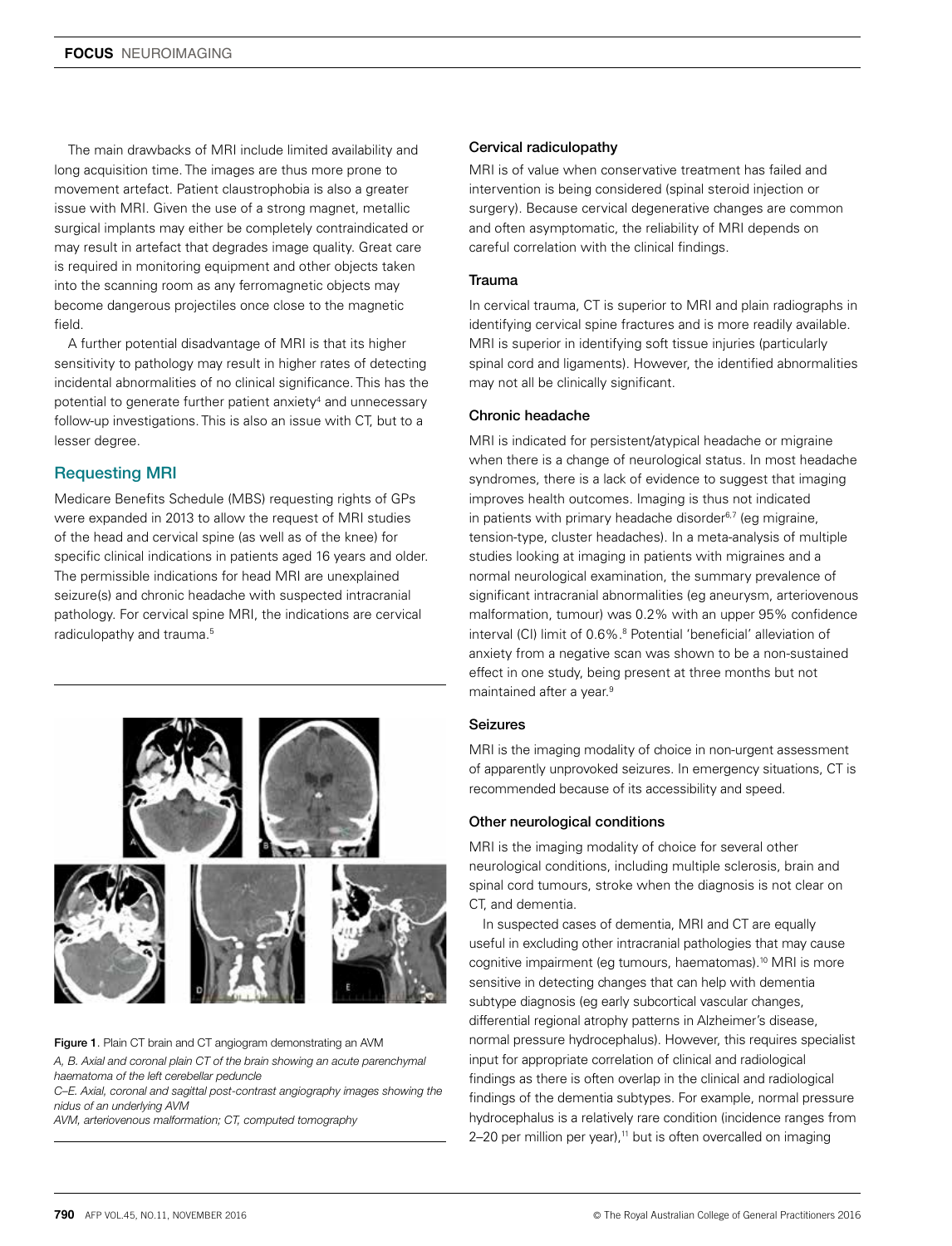studies because other conditions such as atypical Alzheimer's disease and atypical frontotemporal dementia can mimic the radiological findings.

# **Case 2**

A man, 40 years of age, with a history of stable pulmonary sarcoidosis, presented to his GP with a two-week history of progressively worsening headache and visual disturbance. He denied fevers, seizures and nausea/vomiting, but on examination the GP suspected papilledema. Blood tests showed moderate leucocytosis and serum C-reactive protein was also elevated. In view of the new onset nature of the headache, associated visual disturbance and suspicious fundoscopy, the patient was referred for urgent CT.

Diffuse low attenuation change in the left occipital lobe was seen on the plain CT scan. Post-contrast scans confirmed a solitary rim-enhancing lesion of the left occipital lobe with white matter oedema and mild mass effect leading to mild displacement and distortion of the occipital horn of the left lateral ventricle (Figure 2).

At this point, the main differential diagnosis of this lesion was thought to include cerebral abscess, high-grade glioma and solitary cerebral metastasis (although there was no known primary malignancy). To try to differentiate tumour from abscess, an MRI was performed. The diffusion-weighted sequence showed striking restricted diffusion throughout the centre of the lesion most compatible with an abscess in this clinical setting. The patient was urgently transferred to the neurosurgical centre for further management.

Further illustrative cases are shown of various common pathologies as seen on MRI (Figure 3) and CT (Figure 4).

# Nuclear medicine

PET is a nuclear medicine molecular imaging technique that consistently maps and quantifies the distribution of metabolic changes in the brain using various radioisotopes, most commonly 18-fluorodeoxyglucose (18FDG). It finds application in various neurological conditions, including identifying epileptogenic foci in intractable seizures and the differential diagnosis of neurodegenerative disease that cause dementia but have differing patterns of hypometabolism.<sup>12</sup>

Single photon emission computed tomography (SPECT) uses gamma ray–emitting radioisotopes incorporated into tracers that are rapidly taken up by the brain, but do not redistribute, and reflect cerebral blood flow at the time of injection. It can aid in the diagnosis and ongoing evaluation of multiple neurological conditions including (but not limited to) cerebrovascular disease, dementia, epilepsy and traumatic brain injury.

# Key points

• CT and MRI are the workhorses of routine clinical neuroimaging. Given its wider availability and quicker



Figure 2. CT and MRI brain in cerebral abscess

*A. Axial post-contrast CT brain showing a ring enhancing lesion (arrow) of the left occipital lobe and white matter oedema (star)*

*B. Axial T2-weighted MRI sequence showing the lesion, which is hyperintense (bright) centrally (blue dot)*

*C. Axial FLAIR MRI sequence better demonstrating the surrounding oedema (star)*

*D. Axial T1 post-contrast MRI demonstrating rim enhancement (arrows) but no central enhancement (blue dot)*

*E, F. Axial diffusion-weighted ADC map showing restricted diffusion in the lesion (blue dots; bright on diffusion-weighted, dark on ADC map) ADC, apparent diffusion coefficient; CT, computed tomography; FLAIR, fluidattenuated inversion recovery; MRI, magnetic resonance imaging*



Figure 3. Various MRI images showing normal anatomy and pathology.

- *A. Normal brain axial T2 image*
- *B. Normal brain sagittal T1 image*
- *C. L5/S1 disc protrusion; sagittal T1 and T2 images*
- *D. Multiple sclerosis, axial FLAIR image*
- *E. Cerebral metastases axial T1 post-contrast*
- *FLAIR, fluid-attenuated inversion recovery; MRI, magnetic resonance imaging*